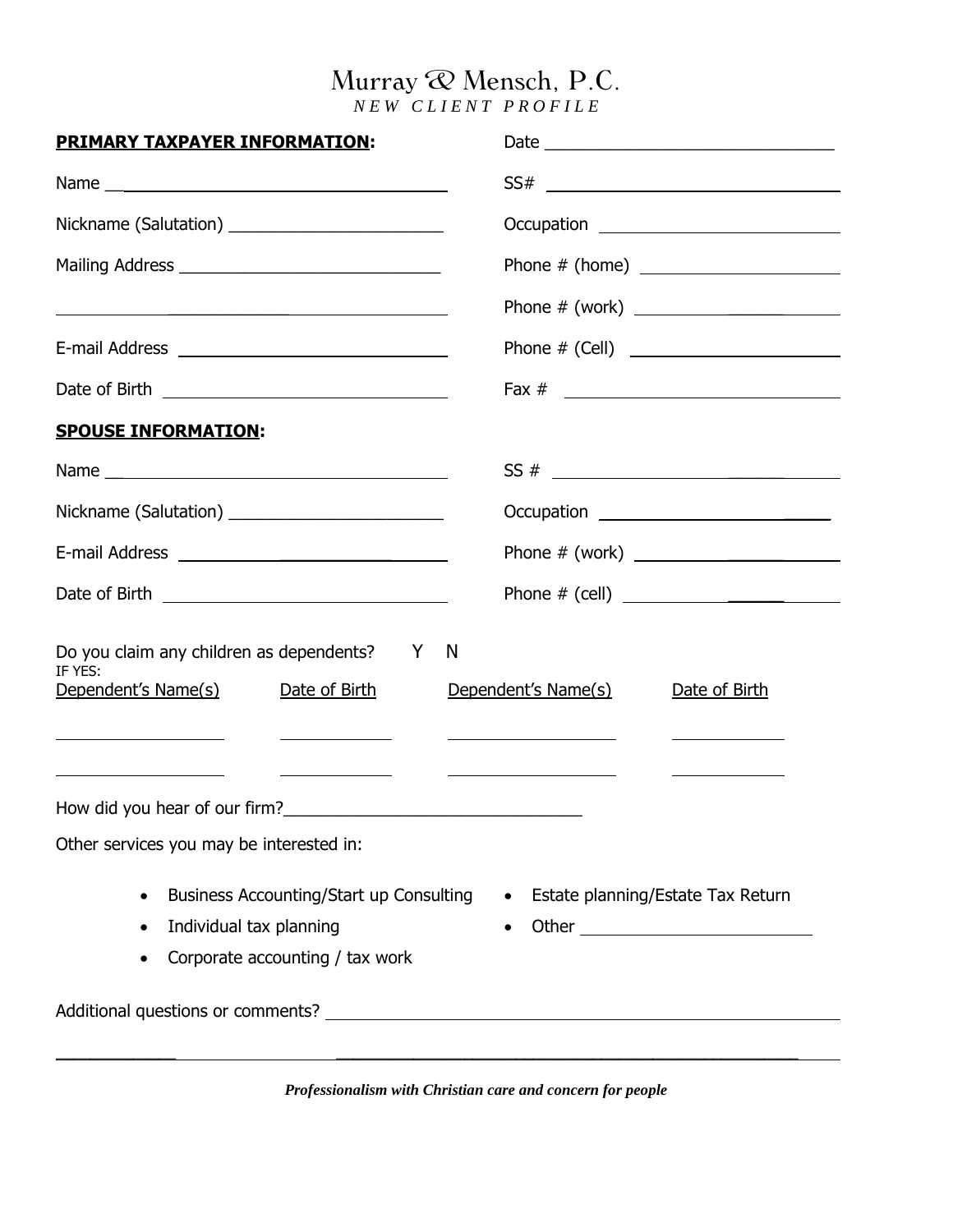## 1040 Preparation Checklist

Please provide us with the following information to prepare your individual income tax return.

A copy of your prior year's tax return if not prepared by our office- including depreciation schedules if you had a Schedule C, E, or F last year.

Form(s) W-2 (wages, etc.)

Form(s) 1099 (interest, dividends, retirement/pension income, broker transactions, non-employee income, state tax refunds, etc.)

Schedule(s) K-1 (income/loss from partnerships, S corporations, etc.)

Form(s) 1098 (mortgage interest) and property tax statements/receipts

Receipts or statements for charitable contributions of \$250 or larger

Brokerage statements from stock, bond or other investment transactions to include cost basis for stocks, bonds, and mutual funds sold during tax year

Closing statements pertaining to real estate transactions

Other supporting documents (schedules, checkbooks, etc.) for income, expenses, or deductions

Any tax notices received from the IRS or other taxing authorities

Complete and sign the vehicle sheet if you are claiming vehicle expenses or mileage for your business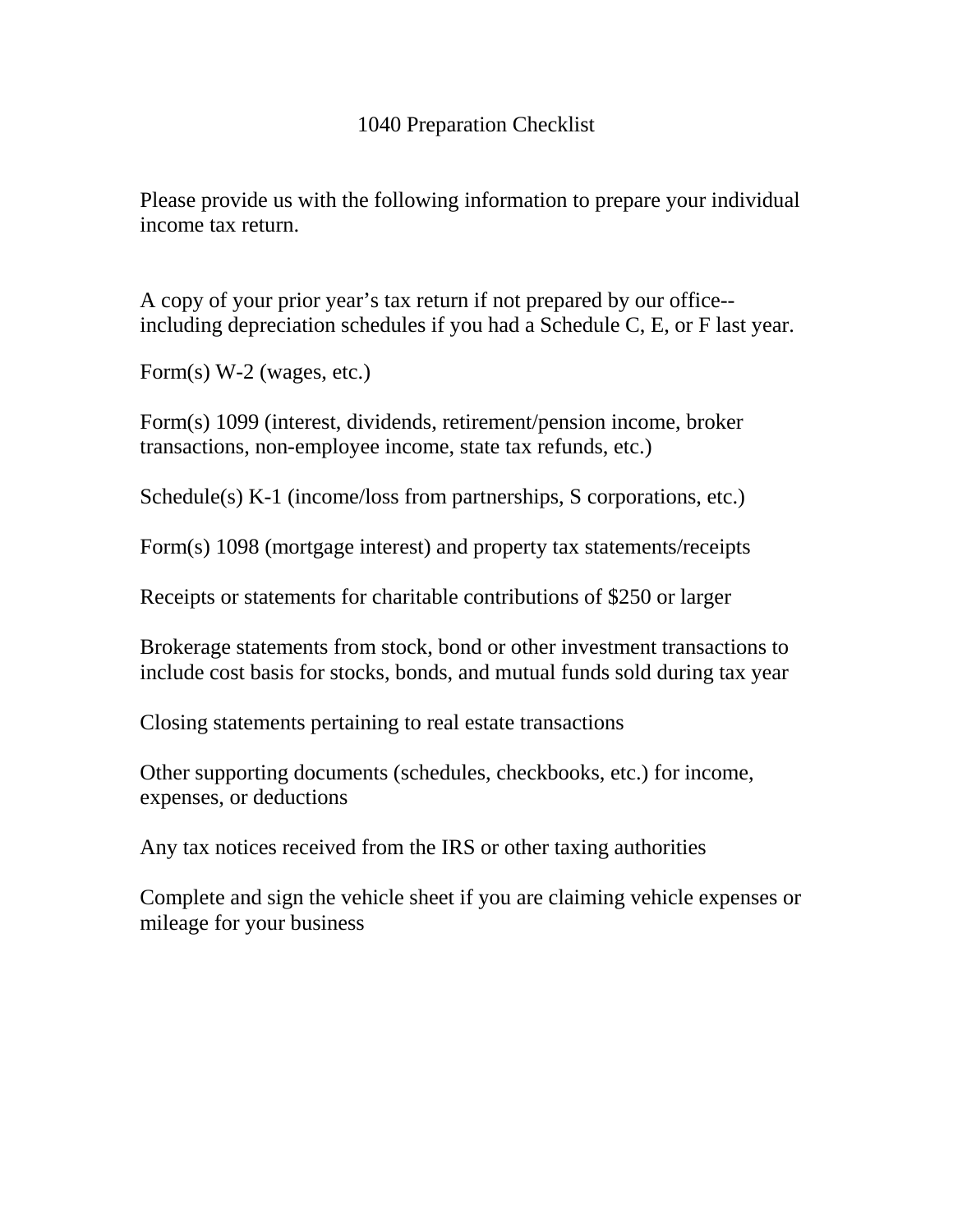

We appreciate your choosing Murray & Mensch, P.C. to prepare your income tax return. Open communication is a vital factor in any relationship. Our goal is to communicate with you in a manner that keeps you well informed. In light of this goal, we want to outline what you can expect from us and we will expect from you in preparing your individual income tax returns.

### **What you can expect from us:**

 Our bill to you will be based on time spent preparing your tax return. This includes any meetings and telephone calls, as well as time spent in actual preparation and review. We use standard billing rates, which we believe approximate comparable practitioners in this area. Our goal is to prepare your return as efficiently as possible, while maintaining the accuracy that quality service requires.

 We will prepare your tax return from the information you furnish. We will not audit or verify your information but we may ask you to clarify some points. We will be diligent in keeping current with tax law and use it to your best advantage.

 Our normal tax services do not include compiling information. However, we can compile and organize your data as an additional service.

 We will be available to answer your inquires on specific tax matters and to consult with you on income tax planning, at our standard billing rate.

 Should you ever be audited, we will be available to assist you if you desire. This is a separate service and will be billed at our standard rates for this type of work.

 We endeavor to prepare your tax return with the utmost accuracy. However, if an error on our part results in additional taxes, we will be responsible for penalties and interest which may be assessed. The additional tax due is your responsibility.

### **What we will expect from you:**

• You will provide us with all relevant and necessary information affecting the return. Please remember that the more organized you are, the less time it will take us to prepare your return.

 You will retain records and documentation of any deductions and business expenses. Please be aware that if you are audited, you can expect the IRS to ask for written documentation on travel, meals and entertainment, business use of autos and computers, and they will likely ask about bartering transactions. We are relying on you to be able to verify any information you supply us. Failure to keep adequate records or to substantiate items upon audit can lead to the imposition of a negligence penalty.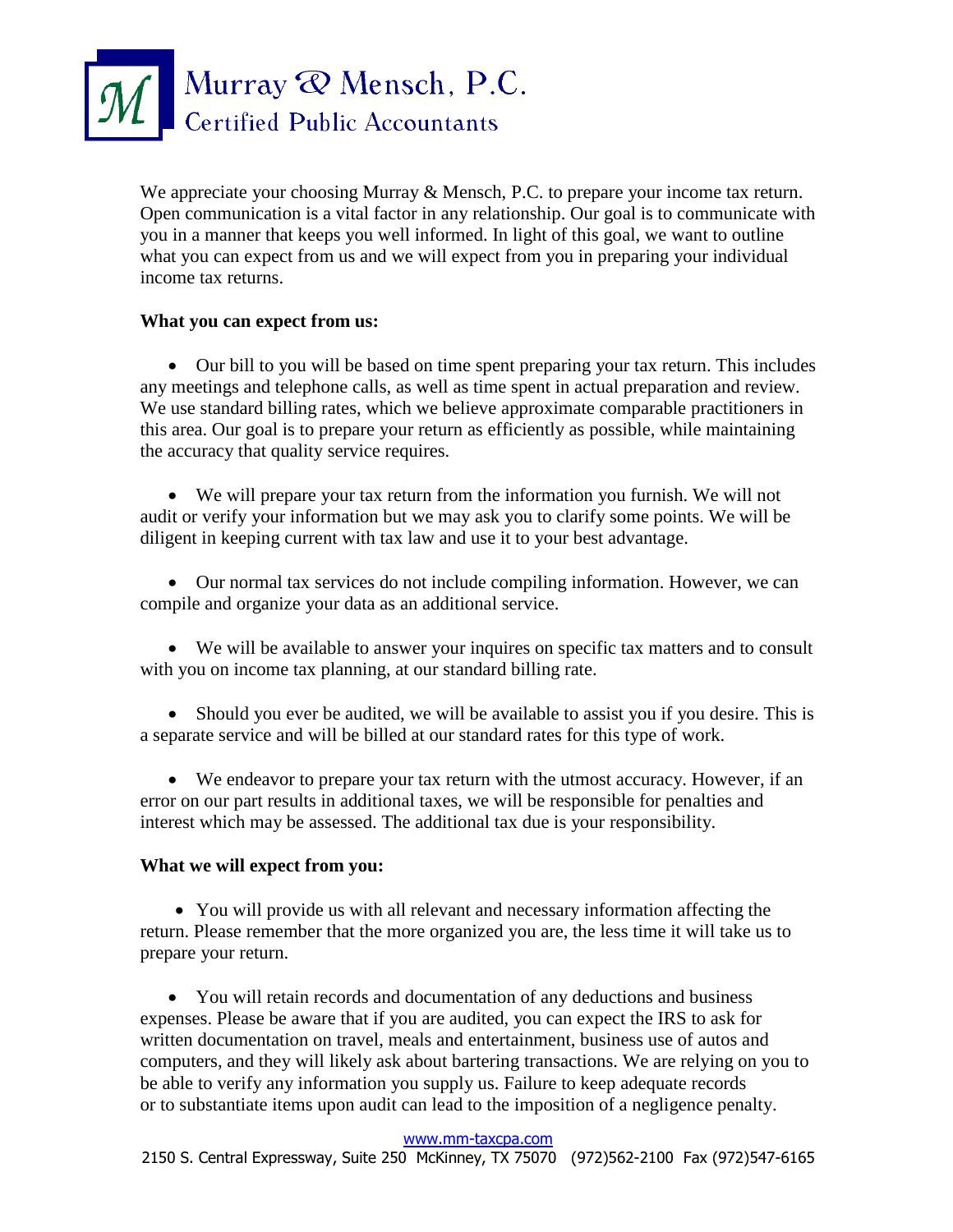You will have the final responsibility for the tax returns and, therefore, you should review the returns carefully before signing and filing. The tax law imposes a severe penalty if a taxpayer makes a substantial understatement of tax liability. For individuals, a substantial understatement is one that exceeds the greater of 10% of the tax required to be shown on the return, or \$5,000. The penalty is 20% of the tax underpayment. We will discuss tax positions that may increase the risk of exposure to penalties and any recommended tax return disclosures with you before completing the preparation of the returns.

 If the IRS adjusts your taxable income following an audit, penalties will be assessed with interest. These fees, as well as the tax deficiency, will be your responsibility.

 **Payment for our services is expected upon presentation of the invoice and/or receipt of the completed tax return. Any invoice not paid within 30 days of receipt may be subject to a monthly interest charge of 1.5%.**

We hope you will feel free to discuss any aspect of this letter. If you fully understand what we will do and what we expect from you, please sign and return one copy to us. This will remain in effect for future years unless amended or terminated in writing by either of us.

Sincerely,

Murray & Mensch, P.C.

| Agreed: |  |
|---------|--|
|         |  |
| Print   |  |
| Date    |  |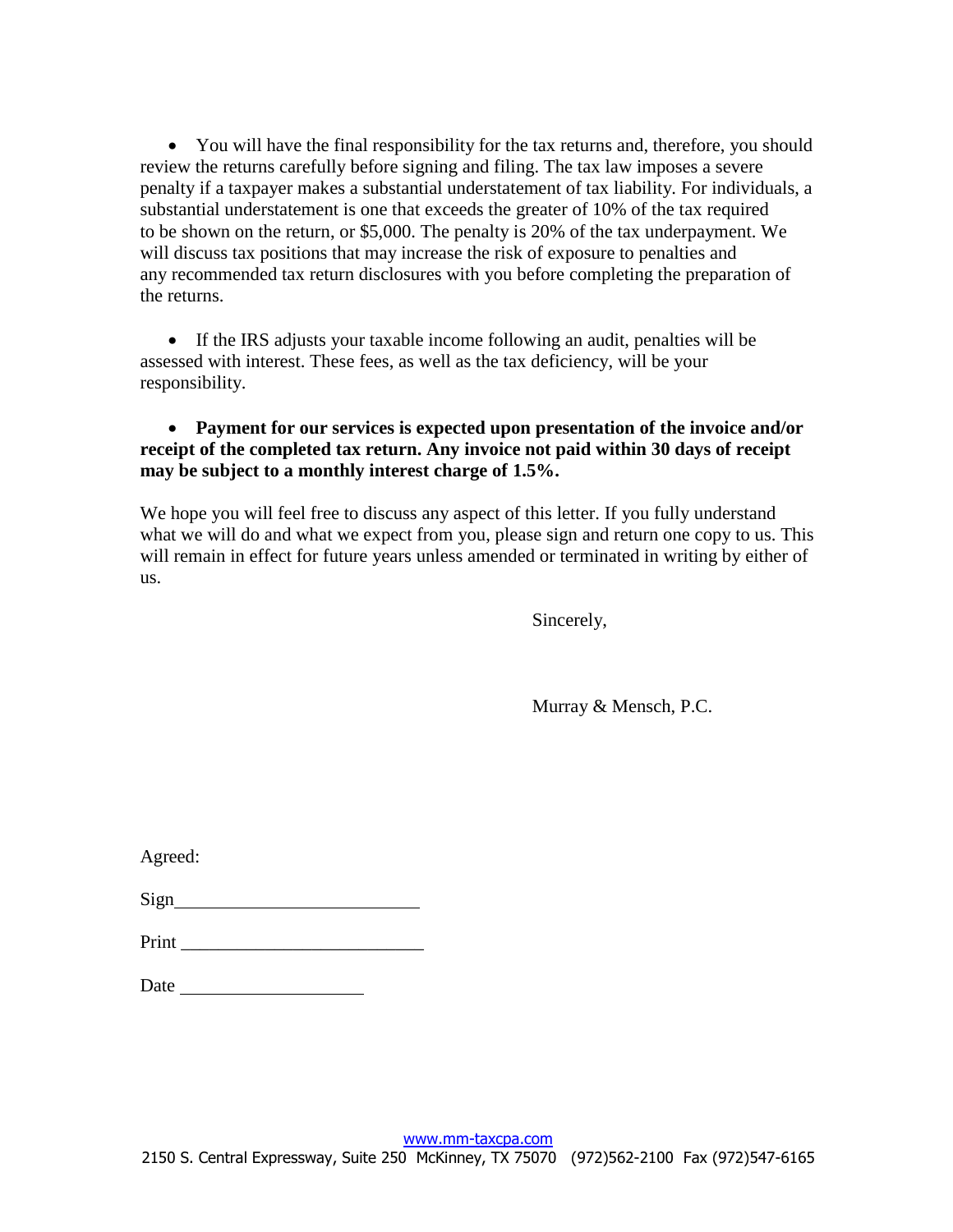

### **BACKGROUND OF FIRM:**

- -- Founded by Pat Murray, began as Patrick L. Murray, P.C. in 1986
- --Originally located in First Bank of Texas Bldg., followed by 20 years in Paloduro Park Bldg.
- --Name changed to Murray & Mensch, P.C. in 2013
- --Moved to current location in Summit Park Bldg. in January, 2018

#### **BACKGROUND OF OWNER: KAREN MENSCH**

- --Born and raised in Gilmer, TX. Graduated Salutatorian of Gilmer H. S.
- --Graduated with academic distinction from East Texas State University with a Bachelor of Science with majors in math and English
- --Started working for Patrick L. Murray, P.C. in 1997
- --Graduated with 4.0 GPA from Texas A&M University-Commerce with a Master of Science with a major in accounting
- --Obtained minority ownership in January, 2010
- --Obtained 100% ownership July 1, 2015

### **PERSONAL STATUS**

- --Married for 42 years.
- --3 adult sons, 2 daughters-in-law, 4 grandchildren
- --Active in Crosspoint Church, McKinney

#### **CURRENT STAFF:**

Karen Helms, CPA, 36 years business experience, 32 years with M&M,PC

Mark Van De Veer, senior staff, 37 years business experience, 17 years with M&M,PC

Jessica Mensch, administrative assistant, 17 years business experience, 11 years with M&M,PC

Kim Smith, professional staff, 30 years business experience, 7 years with M&M,PC

Amy Lindahl, professional staff, 23 years business experience, 6 years with M&M,PC

Stephanie Marchal, professional staff, 17 years business experience, 3 years with M&M,PC

Marianna Ernest, professional staff, 26 years business experience, 2 years with M&M,PC

Susan Scottow, office administrator, 16 years business experience, 1 year with M&M,PC

**REFERENCES:** Provided upon request.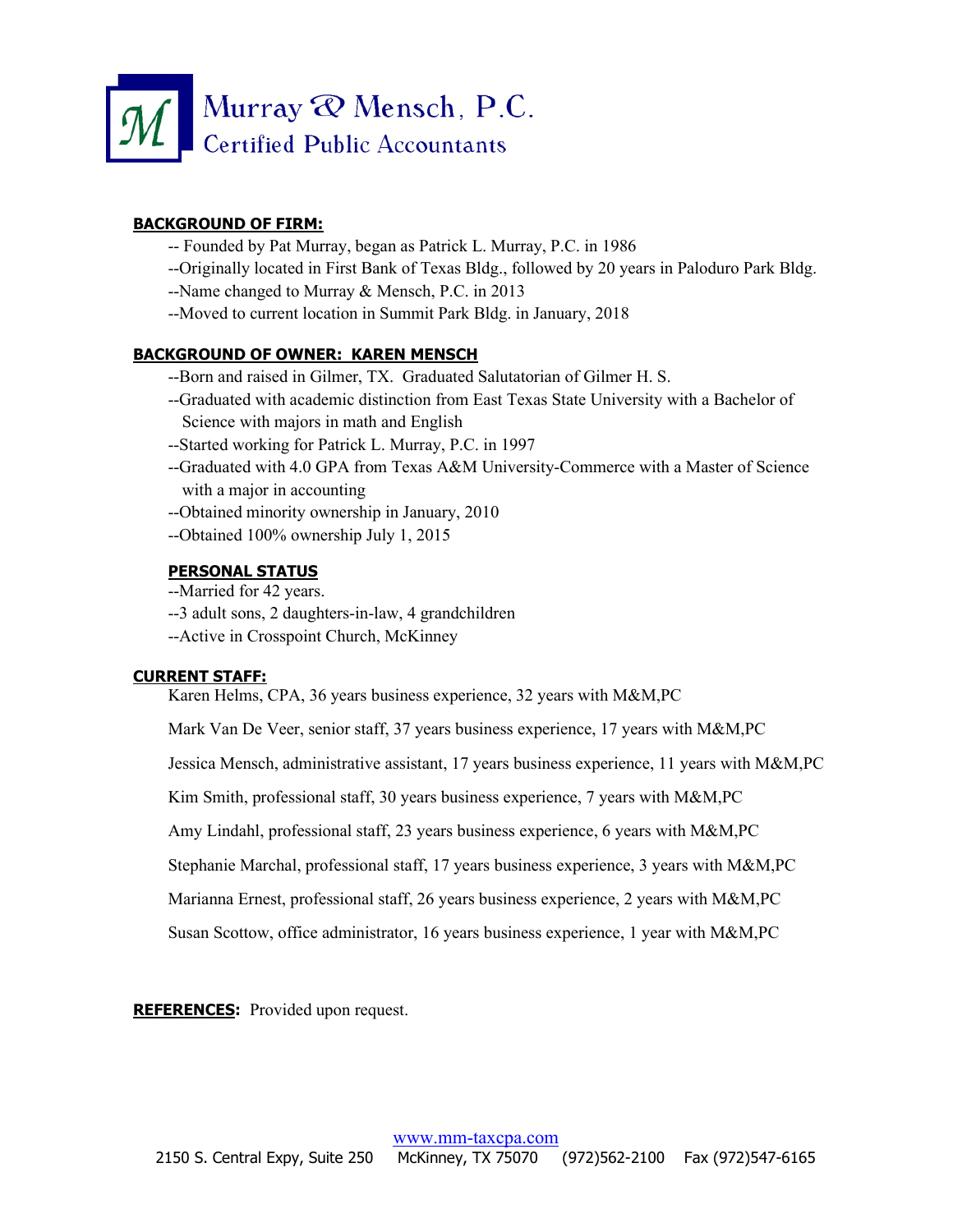## **2021 Questionnaire**

| Please check the appropriate box and include all necessary details and documentation. |        |                                                                                                                                                                                                                       |  |
|---------------------------------------------------------------------------------------|--------|-----------------------------------------------------------------------------------------------------------------------------------------------------------------------------------------------------------------------|--|
|                                                                                       | Yes No | <b>Personal Information</b>                                                                                                                                                                                           |  |
| 0                                                                                     | $\Box$ | Did your marital status change during the year? If yes, explain:                                                                                                                                                      |  |
| o                                                                                     | $\Box$ |                                                                                                                                                                                                                       |  |
| О                                                                                     | o      | Can you be claimed as a dependent by another taxpayer?                                                                                                                                                                |  |
| о                                                                                     | 0      | Did you change any bank accounts, or did routing transit numbers (RTN) and/or<br>bank account number change for existing bank accounts that we used for your 2020<br>return? If so, please provide a copy of a check. |  |
| 0                                                                                     |        | Did you or any dependent receive an Identity Protection PIN (IP PIN) from the IRS<br>or have you been a victim of identity theft? If so, attach the IRS letter.                                                       |  |
| o                                                                                     |        | <b>COVID-19 Information</b><br>Did you receive the third Economic Impact Payment (EIP) the IRS started sending<br>in March 2021 as reported on Notice 1444-C? If yes, how much did you receive?                       |  |
| о                                                                                     | o      | Did you receive advanced Child Tax Credit (CTC) payments in July, August,<br>September, October, November, and/or December? If yes, please provide<br>dates and amounts.                                              |  |
| o                                                                                     |        | Did you receive a Paycheck Protection Program (PPP) loan in 2021?                                                                                                                                                     |  |
| o                                                                                     | 0      | If yes, did you apply for Paycheck Protection Program (PPP) loan forgiveness?                                                                                                                                         |  |
| О                                                                                     | 0      | Did you receive emergency leave sick pay?                                                                                                                                                                             |  |
| o                                                                                     | Д      | Did you receive emergency family leave wages?                                                                                                                                                                         |  |
| О                                                                                     | $\Box$ | Did you receive any special unemployment benefits or compensation under the<br>Coronavirus Relief Act during the year?                                                                                                |  |
| o                                                                                     | 0      | If you are self-employed, were you unable to perform your self-employed activities<br>due to coronavirus related care you needed?                                                                                     |  |
| О                                                                                     | о      | If you are self-employed, were you unable to perform your self-employed activities<br>due to coronavirus related care you provided to your son or daughter under the<br>age of 18?                                    |  |
| □                                                                                     | 0.     | If you are self-employed, were you unable to perform your self-employed activities<br>due to coronavirus related care you provided to another?                                                                        |  |
| о                                                                                     | 0      | <b>Dependent Information</b><br>Were there any changes in dependents from the prior year? If yes, explain:                                                                                                            |  |
| О                                                                                     | 0      | Do you have any children under age 19 or a full-time student under age 24 with<br>total investment income in excess of $$2,200$ ? If so, provide income information.                                                  |  |
| □                                                                                     | 0      | Do you have dependents who must file a tax return? If so, please provide a<br>copy of their filed return.                                                                                                             |  |
|                                                                                       |        |                                                                                                                                                                                                                       |  |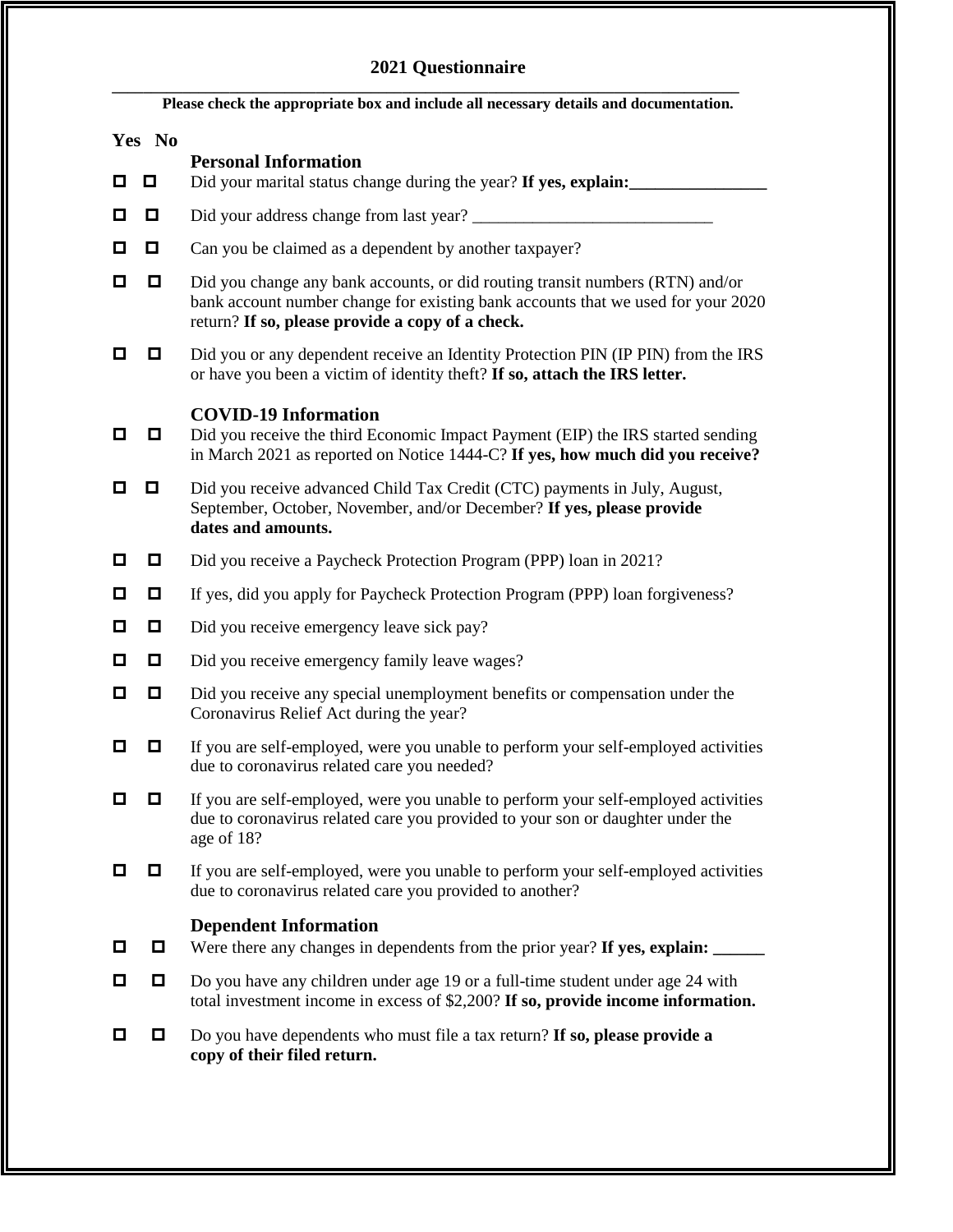| Yes No<br>О | $\Box$ | Did you provide over half the support for any other person(s) other than your                                                                                                                           |  |  |  |  |
|-------------|--------|---------------------------------------------------------------------------------------------------------------------------------------------------------------------------------------------------------|--|--|--|--|
|             |        | dependent children during the year? If so, please provide details.                                                                                                                                      |  |  |  |  |
| □           | $\Box$ | Did you pay for child care while you worked, looked for work, or while a<br>full-time student? If so, include provider details and expenses paid.                                                       |  |  |  |  |
| ◘           | О      | Did you pay any expenses related to the adoption of a child during the year? If so,<br>please provide a list of expenses.                                                                               |  |  |  |  |
| ◘           | О      | <b>Business Information</b><br>Did you start a new business or farm, or purchase rental or royalty property this year?                                                                                  |  |  |  |  |
| □           | $\Box$ | Did you acquire a new or additional interest in a partnership or S corporation?                                                                                                                         |  |  |  |  |
| □           | $\Box$ | Did you sell an existing business, rental or other property this year? If yes, please<br>provide documents.                                                                                             |  |  |  |  |
| □           | 0      | Did you purchase or dispose of any business assets (furniture, equipment, vehicles,<br>real estate, etc.) or convert any personal assets to business use?                                               |  |  |  |  |
| ◘           | 0      | Did you pay health insurance premiums for your employees this year?                                                                                                                                     |  |  |  |  |
| О           | $\Box$ | Did you use your car for business (other than to and from work)? If yes, complete<br>and sign the auto vehicle information sheet.                                                                       |  |  |  |  |
| ◘           | О      | Was your home rented out or used for business? If so, please provide details.                                                                                                                           |  |  |  |  |
| О           | $\Box$ | Did you make any payments in 2021 in the course of a trade or business which would<br>require you to file Form(s) 1099?                                                                                 |  |  |  |  |
| ◘           | О      | If you checked <b>yes</b> above, did you or will you file ALL required Form(s) 1099?                                                                                                                    |  |  |  |  |
| ◘           | О      | <b>Investment Information</b><br>Did you buy or sell any stocks, bonds or other investment property in 2021?                                                                                            |  |  |  |  |
| ◘           | $\Box$ | Did you exercise any stock options or sell any related stock?                                                                                                                                           |  |  |  |  |
| О           | $\Box$ | Did you purchase, sell, or refinance your principal home or second home, or did you<br>take a home equity loan? If so, please provide settlement statements.                                            |  |  |  |  |
| О           | 0      | Did you have any debts cancelled or forgiven this year, such as a home mortgage or<br>student loan(s)? If so, provide Form 1099-C.                                                                      |  |  |  |  |
| о           | $\Box$ | Did you purchase a qualified plug-in electric drive vehicle or qualified fuel cell<br>vehicle this year? If so, please provide receipts and certificate.                                                |  |  |  |  |
| О           | 0      | Did you purchase any residential energy-efficient, solar energy, wind energy,<br>geothermal, or fuel cell property or improvements? If so, please provide receipts<br>and certificate.                  |  |  |  |  |
| о           | 0      | <b>Income Information</b><br>Did you have any foreign income or pay any foreign taxes during the year, directly or<br>indirectly, such as from investment accounts, partnerships or a foreign employer? |  |  |  |  |
| О           | 0      | Did you receive any unemployment benefits during the year? If so, provide<br>Form 1099-G.                                                                                                               |  |  |  |  |
|             |        |                                                                                                                                                                                                         |  |  |  |  |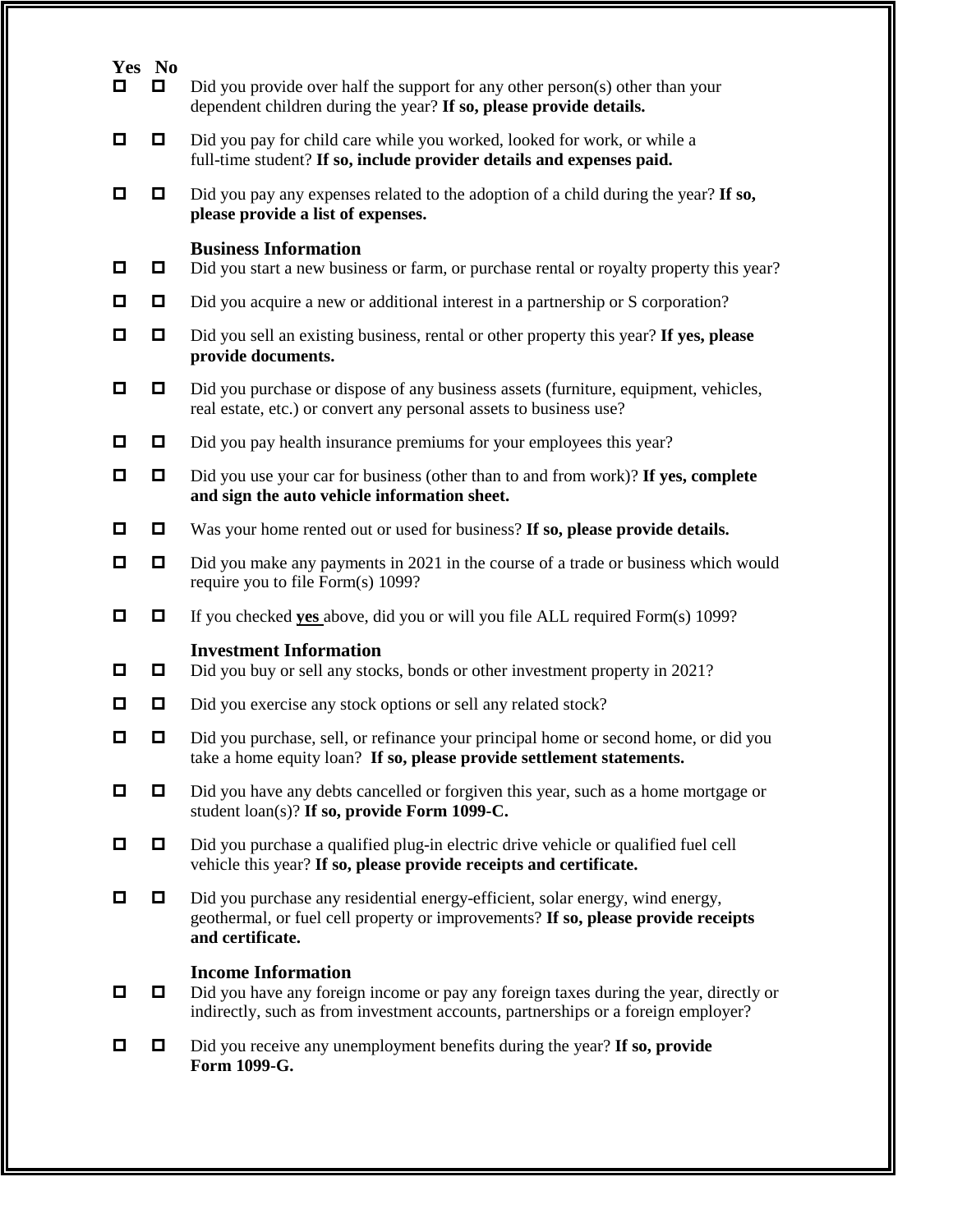|   | Yes No |                                                                                                                                                                                                                                                                                                     |  |  |  |
|---|--------|-----------------------------------------------------------------------------------------------------------------------------------------------------------------------------------------------------------------------------------------------------------------------------------------------------|--|--|--|
| О | $\Box$ | Did you receive any other miscellaneous income, such as tips, commissions, jury<br>duty, social security benefits, disability income, prizes, hobby income or gambling<br>winnings? If so, please provide documentation including gambling deficits.                                                |  |  |  |
| О | $\Box$ | Did you receive any income considered to be nonemployee compensation?                                                                                                                                                                                                                               |  |  |  |
| □ | $\Box$ | Do you expect a large fluctuation in income, deductions, or withholding next year? If<br>so, please explain.                                                                                                                                                                                        |  |  |  |
| ◘ | $\Box$ | Did you have any sales or other exchanges of virtual currencies (including from an<br>airdrop or a hard fork), or used virtual currencies to pay for goods or services?                                                                                                                             |  |  |  |
| О | 0      | <b>Retirement Information</b><br>Did you make any withdrawals/receive a distribution from an IRA, Roth,<br>myRA, Keogh, SIMPLE, SEP, 401(k), or other qualified retirement plan?                                                                                                                    |  |  |  |
| О | $\Box$ | If yes, were any withdrawals due to a Federally declared disaster?                                                                                                                                                                                                                                  |  |  |  |
| ◘ | $\Box$ | If you received any qualified disaster retirement plan distributions, did you repay any<br>of the distributions in 2021?                                                                                                                                                                            |  |  |  |
| О | $\Box$ | Did you make any contributions to an IRA, Roth, myRA, Keogh, SIMPLE, SEP,<br>$401(k)$ , or other qualified retirement plan <i>outside</i> of your employer employment plan?                                                                                                                         |  |  |  |
| О | $\Box$ | Did you convert part or all of your traditional, SEP, or SIMPLE IRA to a Roth IRA?                                                                                                                                                                                                                  |  |  |  |
| □ | $\Box$ | Did you transfer or rollover any amount from one retirement plan to another?                                                                                                                                                                                                                        |  |  |  |
| □ | О      | Do you wish to make a contribution to an IRA or retirement plan if eligible?                                                                                                                                                                                                                        |  |  |  |
| О | $\Box$ | <b>Education Information</b><br>Did you, your spouse, or dependent incur any educational expenses during the year<br>that are required to attend a college, university or vocational school? If so, include<br>all Form(s) 1098-T and receipts/lists for qualified tuition and related<br>expenses. |  |  |  |
| ◘ | $\Box$ | Did you make any withdrawals from an education savings or 529 Plan account?<br>If so, include all Form $1099-Q(s)$ .                                                                                                                                                                                |  |  |  |
| 0 |        | Did you pay any student loan interest this year? If so, provide Form 1098-E.                                                                                                                                                                                                                        |  |  |  |
| ◘ | 0      | <b>Health Care Information</b><br>Did you receive any Health Coverage Tax Credit (HCTC) advance payments?<br>If yes, attach any Forms(s) 1099-H you received.                                                                                                                                       |  |  |  |
| O |        | Did you enroll for lower cost Marketplace Coverage through healthcare.gov under<br>the Affordable Care Act? If yes, attach any Form(s) 1095-A you received.                                                                                                                                         |  |  |  |
| ◘ | $\Box$ | Did you make any contributions to or receive any distributions from a Health savings<br>account (HSA) or Archer MSA? If yes, include Form 1099-SA.                                                                                                                                                  |  |  |  |
| O | $\Box$ | If yes, were all distributions for qualified medical expenses?                                                                                                                                                                                                                                      |  |  |  |
| ◘ | $\Box$ | Did you pay long-term care premiums for yourself or your family?                                                                                                                                                                                                                                    |  |  |  |
| о | $\Box$ | Did you make any contributions to or receive any withdrawals from an ABLE<br>(Achieving a Better Life Experience) account? If yes, provide Form 1099-QA.                                                                                                                                            |  |  |  |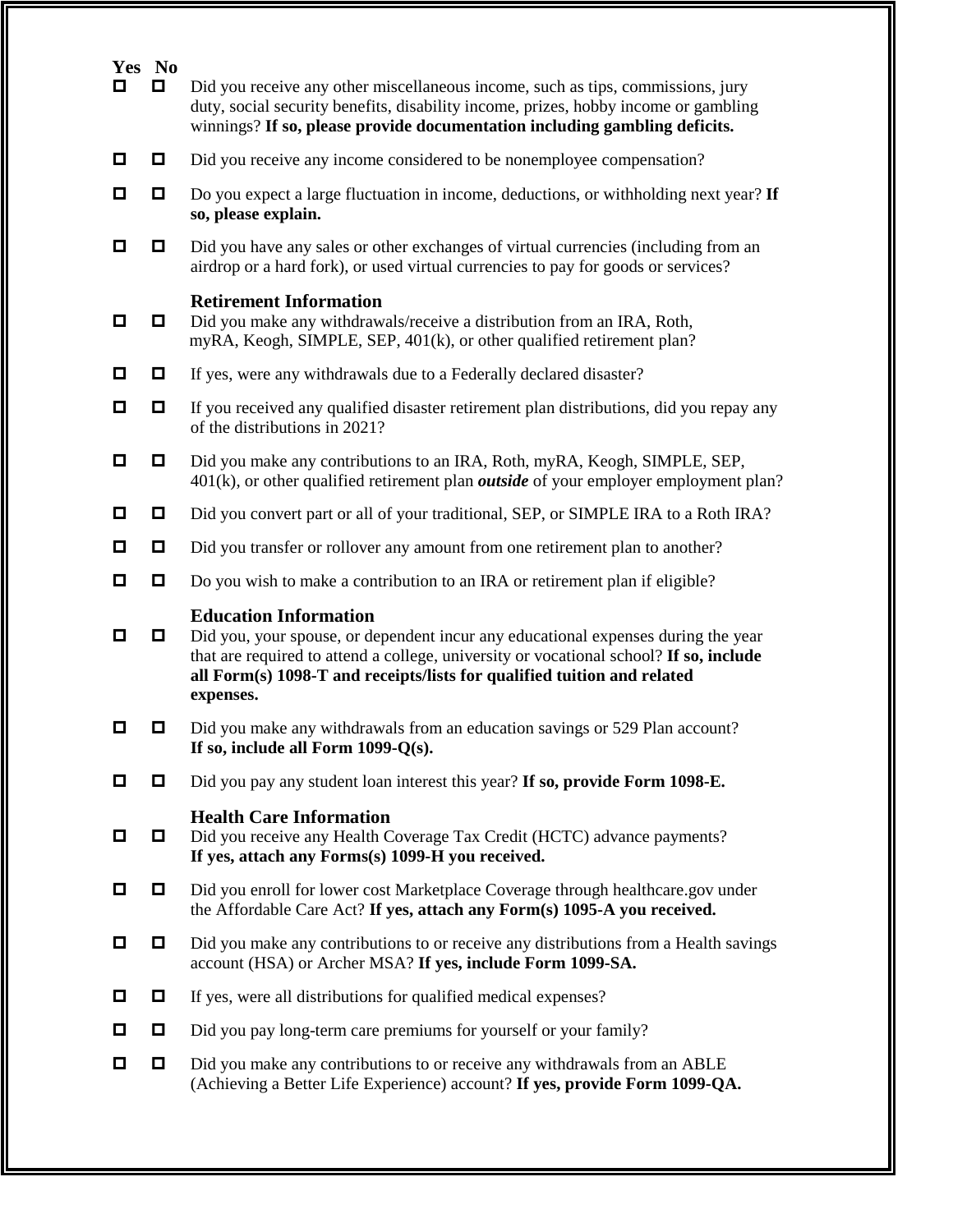| Yes No |        |                                                                                                                                                                                                 |  |  |  |
|--------|--------|-------------------------------------------------------------------------------------------------------------------------------------------------------------------------------------------------|--|--|--|
| o      | $\Box$ | <b>Itemized Deduction Information</b><br>Did you pay out-of-pocket medical expenses (Co-pays, prescription drugs, etc.)?                                                                        |  |  |  |
| о      |        | Did you pay real estate taxes for your primary home and/or second home?                                                                                                                         |  |  |  |
| o      | $\Box$ | Did you pay sales tax on motor vehicle, aircraft, boat or home remodel during the<br>year? If so, please attach receipts showing sales tax paid.                                                |  |  |  |
| o      |        | Did you pay any mortgage interest on an existing home loan? If so, attach any<br>Form(s) 1098 you received.                                                                                     |  |  |  |
| o      | 0      | Did you incur interest expenses associated with any investment accounts you held?                                                                                                               |  |  |  |
| $\Box$ | $\Box$ | Did you incur a casualty or theft loss or any condemnation awards during the year?                                                                                                              |  |  |  |
| о      | 0      | Did you make any cash or noncash charitable contributions (clothes, furniture, etc.)?<br>If so, please provide details and receipts from the charity to substantiate all<br>contributions made. |  |  |  |
| o      | 0      | Were all non-cash charitable contributions in good condition or better?                                                                                                                         |  |  |  |
| o      | $\Box$ | Did you donate a vehicle or boat during the year? If so, attach Form 1098-C or<br>other written acknowledgment from the donee organization.                                                     |  |  |  |
| o      |        | <b>Miscellaneous Information</b><br>Did you incur any expenses working as a teacher, counselor, or principal for classes<br>kindergarten through grade 12? If so, how much (up to \$250)?       |  |  |  |
| o      | $\Box$ | Did you or your spouse make gifts of more than \$15,000 to any individual?                                                                                                                      |  |  |  |
| o      | $\Box$ | Did you engage in any bartering transactions?                                                                                                                                                   |  |  |  |
| О      | $\Box$ | Did you retire or change jobs this year?                                                                                                                                                        |  |  |  |
| ◘      | $\Box$ | Did you pay any individual as a household employee during the year?                                                                                                                             |  |  |  |
| о      | ◘      | Did you receive a distribution from, or were you a grantor or transferor for a foreign<br>trust?                                                                                                |  |  |  |
| О      | 0      | Did you have a financial interest in or signature authority over a financial account<br>such as a bank account, securities account, or brokerage account, located in a<br>foreign country?      |  |  |  |
| o      | $\Box$ | Do you have any foreign financial accounts, foreign financial assets, or hold<br>interest in a foreign entity?                                                                                  |  |  |  |
| O      | 0      | Did you receive correspondence from the State or the IRS? If yes, explain:                                                                                                                      |  |  |  |
| o      | $\Box$ | Did you make any estimated tax payments for 2021? If yes, please provide dates<br>and amounts of estimated tax payments.                                                                        |  |  |  |
| ◘      | $\Box$ | If you have an overpayment of 2021 taxes, do you want the excess applied to your<br>2022 estimated tax (instead of being refunded)?                                                             |  |  |  |
| O      |        | If you have a refund due, do you want it directly deposited into your bank account?                                                                                                             |  |  |  |
| О      | 0      | If you owe with your return, would you like it automatically drafted from your bank<br>account?                                                                                                 |  |  |  |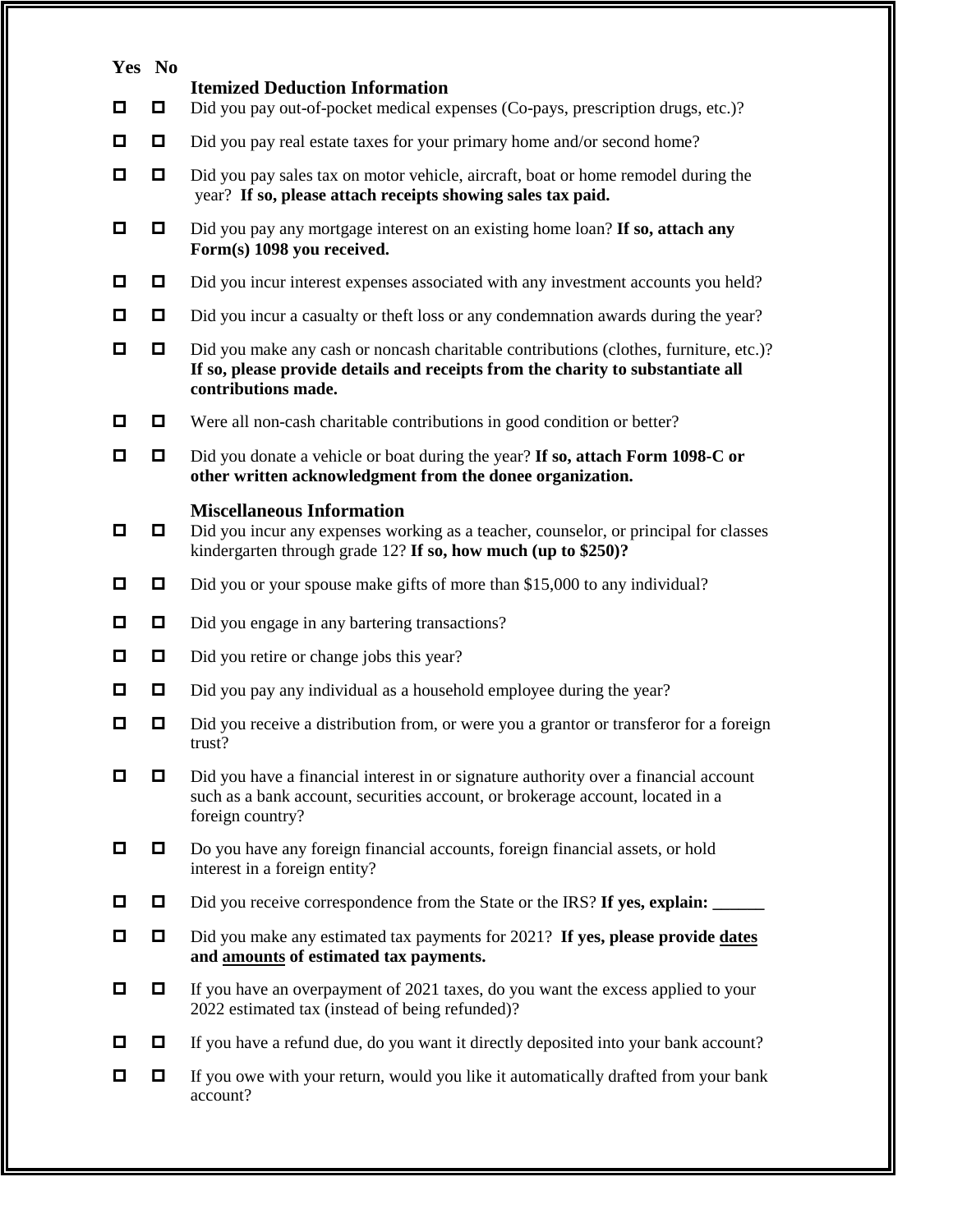| Yes No<br>П                                                                          | 0  | Do you want to designate \$3 to the Presidential Election Campaign Fund? If you<br>check yes, it will not change your tax or reduce your refund. |  |  |  |
|--------------------------------------------------------------------------------------|----|--------------------------------------------------------------------------------------------------------------------------------------------------|--|--|--|
| o                                                                                    | 0  | Does your spouse want to allocate \$3 to the Presidential Election Campaign Fund?                                                                |  |  |  |
| о                                                                                    | 0. | May the IRS discuss your tax return with your preparer?                                                                                          |  |  |  |
| О                                                                                    | 0  | Would you prefer to receive your 2022 organizer through your secure portal instead<br>of by mail?                                                |  |  |  |
| О                                                                                    |    | Would you like to receive a paper copy of your tax return in addition to the electronic<br>copy?                                                 |  |  |  |
| If you marked "yes" on any of the questions, please provide requested documentation. |    |                                                                                                                                                  |  |  |  |
|                                                                                      |    |                                                                                                                                                  |  |  |  |
| Print Name                                                                           |    |                                                                                                                                                  |  |  |  |
|                                                                                      |    |                                                                                                                                                  |  |  |  |
| Preferred phone:___________________________________home/cell/work (circle one)       |    |                                                                                                                                                  |  |  |  |
|                                                                                      |    | Please list any items not addressed above which may be important to your tax return, as well as                                                  |  |  |  |

any matters you would like to discuss.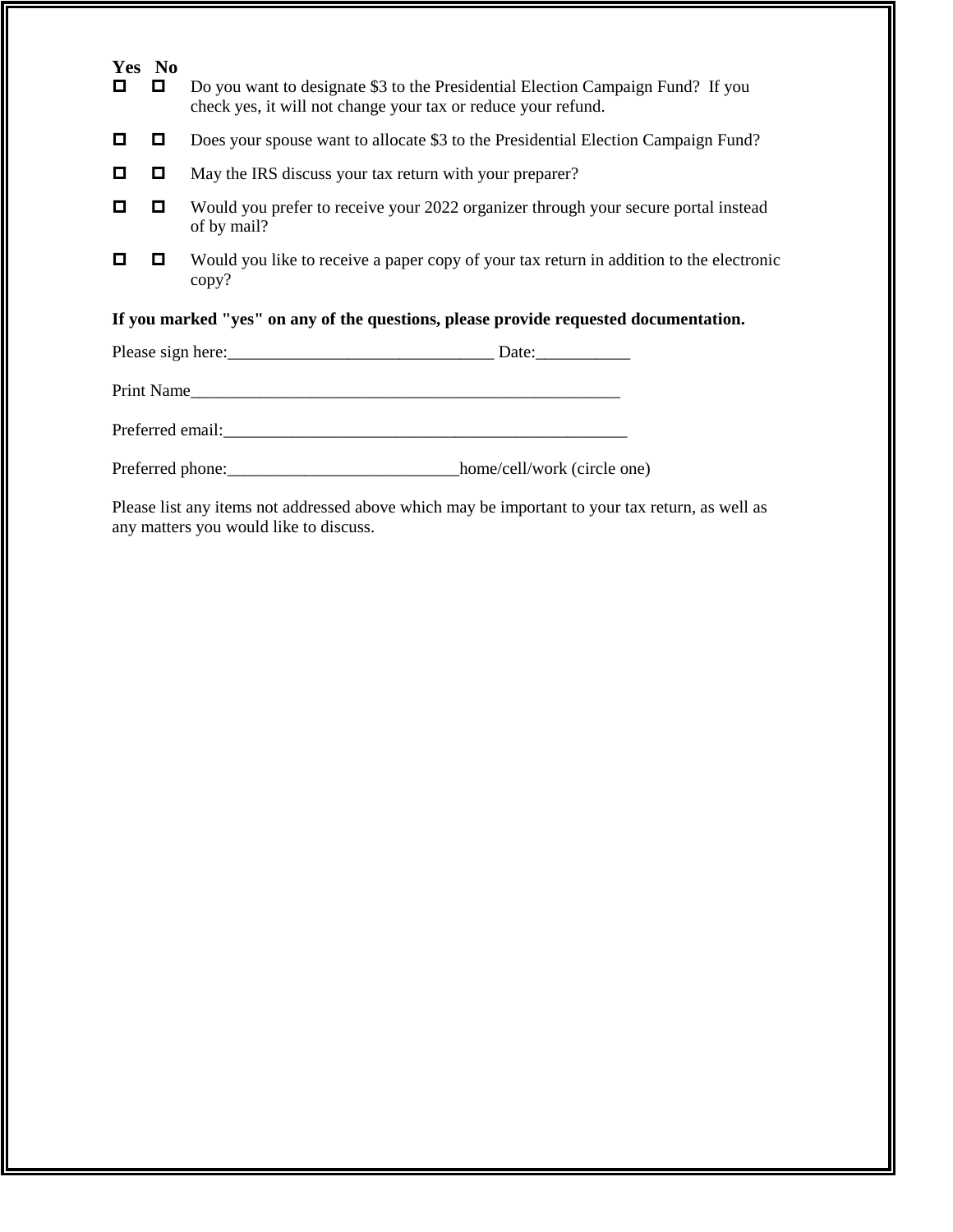### AUTO VEHICLE INFORMATION 2021

In order to calculate vehicle expense deductions and comply with Section 280F of the Internal Revenue Code, I declare the following information to be true and correct concerning the use of a company provided vehicle or personal vehicle used for business purposes.

|                                                                                |        | AUTO #1 AUTO #2 |
|--------------------------------------------------------------------------------|--------|-----------------|
| <b>Vehicle Make and Model</b>                                                  |        |                 |
| 1. Total miles driven during the year                                          | $^{+}$ |                 |
| 2. Less total commuting miles driven<br>during the year $(\_\_\ x_\_\_\_days)$ |        |                 |
| 3. Less total other personal (non-commuting)<br>miles driven during the year   |        |                 |
| 4. Total business miles driven during<br>the year                              |        |                 |

If this is the first year you are claiming expenses for a particular vehicle, please provide the following:

|                             | AUTO #1 $\alpha$ AUTO #2 |  |
|-----------------------------|--------------------------|--|
| Date first used in business |                          |  |
| Original cost               |                          |  |

I certify that I have sufficient written evidence to support the above.

Signed Date

**Note: If you are claiming auto expenses or a mileage deduction, this form must be completed.** 

\_\_\_\_\_\_\_\_\_\_\_\_\_\_\_\_\_\_\_\_\_\_\_\_\_\_\_\_\_\_\_\_\_\_\_ \_\_\_\_\_\_\_\_\_\_\_\_\_\_\_\_\_\_